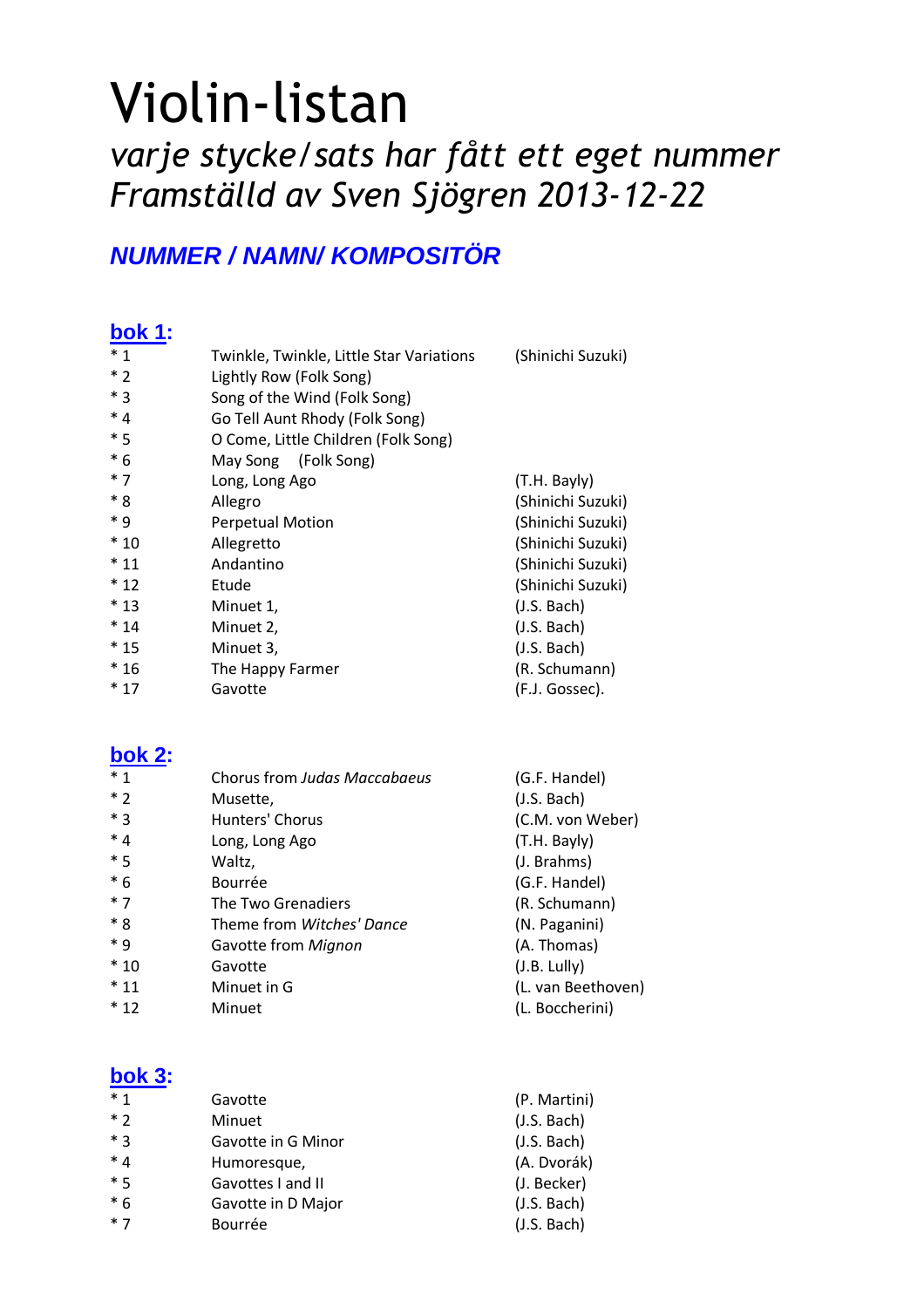#### **bok 4:**

| $*1$        | Concerto No. 2, 3rd Movement        | (F. Seitz)   |
|-------------|-------------------------------------|--------------|
| $*2$        | Concerto No. 5, 1st Movement        | (F. Seitz)   |
| $*$ 3       | Concerto No. 5, 3rd Movement        | (F. Seitz)   |
| $*4$        | <b>Perpetual Motion</b>             | (Carl Bohm)  |
| $*5$        | Concerto in A Minor, (1st Movement) | (A. Vivaldi) |
| $*6$        | Concerto in A Minor, (3rd Movement) | (A. Vivaldi) |
| $\cdot$ $-$ |                                     |              |

\* 7 Concerto in D Minor for Two Violins, (1st Mvt-Vln 2) (J.S. Bach)

## **bok 5:**

| $*1$  | Gavotte                                                         | (J.S. Bach)            |
|-------|-----------------------------------------------------------------|------------------------|
| $*2$  | Concerto in A Minor, Largo):                                    | (A. Vivaldi)           |
|       | <b>Concerto in G Minor</b>                                      | (A. Vivaldi):          |
| $*3$  | $(1st$ Movement: Allegro)                                       |                        |
| $*4$  | (2 <sup>nd</sup> Movement: Adagio)                              |                        |
| $*5$  | (3 <sup>rd</sup> Movement: Allegro)                             |                        |
| $*6$  | <b>Country Dance</b>                                            | (C.M. von Weber)       |
| $*7$  | German Dance                                                    | (K.D. von Dittersdorf) |
| $*8$  | Gigue from Sonata in D Minor                                    | (F.M. Veracini)        |
| $* q$ | Concerto in D Minor for Two Violins (1st Mvt-Vln 1) (J.S. Bach) |                        |

## **bok 6:**

| $*1$    | La Folia, Follia                       | (A. Corelli/arr. S. Suzuki) |
|---------|----------------------------------------|-----------------------------|
|         | Sonata No. 3, in F Major               | (G.F. Händel):              |
| $*$ 2   | $(1st$ Movement: Adagio)               |                             |
| $*_{3}$ | (2 <sup>nd</sup> Movement: Allegro)    |                             |
| $*_{4}$ | (3 <sup>rd</sup> Movement: Largo)      |                             |
| $*5$    | (4 <sup>th</sup> Movement: Allegro)    |                             |
| $*6$    | Allegro (J.H. Fiocco)                  |                             |
| $*7$    | Gavotte (J.Ph. Rameau)                 |                             |
|         | Sonata No. 4, in D Major               | (G.F. Händel):              |
| $*8$    | (1 <sup>st</sup> Movement: Affettuoso) |                             |
| $*$ 9   | (2 <sup>nd</sup> Movement: Allegro)    |                             |
| $*10$   | (3 <sup>rd</sup> Movement: Larghetto)  |                             |
| $*11$   | (4 <sup>th</sup> Movement: Allegro)    |                             |

#### **bok 7:**

| $*1$  | <b>Menuett</b>                               | (Mozart)  |
|-------|----------------------------------------------|-----------|
| $*2$  | Courante                                     | (Corelli) |
|       | Sonat no. 1                                  | (Händel): |
| $*3$  | (1 <sup>st</sup> Movement: Andante)          |           |
| $*4$  | (2 <sup>nd</sup> Movement: Allegro)          |           |
| $*5$  | (3 <sup>rd</sup> Movement: Adagio)           |           |
| $*6$  | (4 <sup>th</sup> Movement: Allegro)          |           |
|       | Konert i a-moll                              | (Bach):   |
| $*7$  | (1 <sup>st</sup> Movement: Allegro Moderato) |           |
| $*8$  | (2 <sup>nd</sup> Movement: Andante)          |           |
| * 9   | (3 <sup>rd</sup> Movement: Allegro Assai)    |           |
| $*10$ | Giga                                         | (Bach)    |
| $*11$ | Courante                                     | (Bach)    |
| $*12$ | Allegro                                      | (Corelli) |